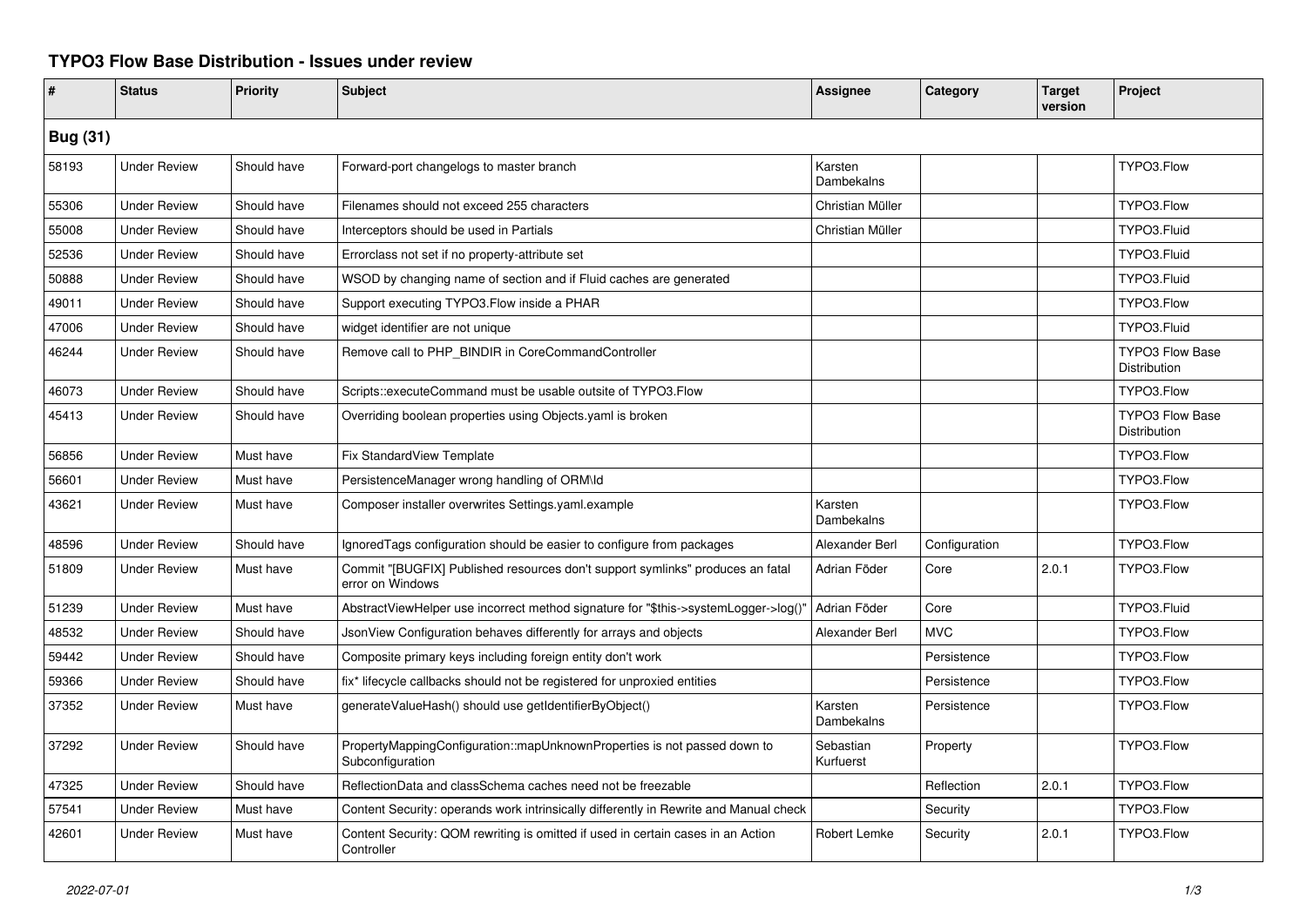| $\#$         | <b>Status</b>       | <b>Priority</b> | <b>Subject</b>                                                                                            | <b>Assignee</b>             | Category           | <b>Target</b><br>version | Project         |  |
|--------------|---------------------|-----------------|-----------------------------------------------------------------------------------------------------------|-----------------------------|--------------------|--------------------------|-----------------|--|
| 31500        | <b>Under Review</b> | Must have       | Argument validation for CLI requests is not done                                                          | Karsten<br>Dambekalns       | Validation         |                          | TYPO3.Flow      |  |
| 65424        | <b>Under Review</b> | Should have     | SelectViewHelper must respect option(Value Label)Field for arrays                                         |                             | <b>ViewHelpers</b> |                          | TYPO3.Fluid     |  |
| 44234        | <b>Under Review</b> | Should have     | selectViewHelper's sorting does not respect locale collation                                              |                             | ViewHelpers        | 2.1                      | TYPO3.Fluid     |  |
| 40998        | <b>Under Review</b> | Should have     | Missing parent request namespaces in form field name prefix                                               | Sebastian<br>Kurfuerst      | <b>ViewHelpers</b> | 1.1.1                    | TYPO3.Fluid     |  |
| 34682        | <b>Under Review</b> | Should have     | Radio Button missing checked on validation error                                                          |                             | <b>ViewHelpers</b> |                          | TYPO3.Fluid     |  |
| 59057        | <b>Under Review</b> | Must have       | Hidden empty value fields shoud be disabled when related field is disabled                                | Bastian Waidelich           | ViewHelpers        |                          | TYPO3.Fluid     |  |
| 53806        | <b>Under Review</b> | Should have     | Paginate widget maximumNumberOfLinks rendering wrong number of links                                      | Bastian Waidelich   Widgets |                    |                          | TYPO3.Fluid     |  |
| Feature (18) |                     |                 |                                                                                                           |                             |                    |                          |                 |  |
| 52640        | <b>Under Review</b> | Should have     | Create an UnlessViewHelper as opposite to the IfViewHelper                                                | Marc Neuhaus                |                    |                          | TYPO3.Fluid     |  |
| 49756        | <b>Under Review</b> | Should have     | Select values by array key in checkbox viewhelper                                                         |                             |                    |                          | TYPO3.Fluid     |  |
| 48657        | <b>Under Review</b> | Should have     | support HTTP RANGE                                                                                        |                             |                    |                          | TYPO3.Flow      |  |
| 45100        | <b>Under Review</b> | Should have     | RequestDispatchingAspect should check if entry point can handle current request                           | Christopher<br>Hlubek       |                    |                          | TYPO3.Flow      |  |
| 43424        | <b>Under Review</b> | Should have     | Support subpackage when kickstarting model & repository                                                   | Karsten<br>Dambekalns       |                    | 2.0.1                    | TYPO3.Kickstart |  |
| 60095        | <b>Under Review</b> | Should have     | LockManager's LockHoldingStackPage should be configurable                                                 |                             | Configuration      |                          | TYPO3.Flow      |  |
| 37373        | <b>Under Review</b> | Should have     | Make annotation overrides / "injection" via Objects yaml possible                                         | Marc Neuhaus                | Configuration      |                          | TYPO3.Flow      |  |
| 46257        | <b>Under Review</b> | Should have     | Add escape sequence support for Fluid                                                                     |                             | Core               |                          | TYPO3.Fluid     |  |
| 35030        | <b>Under Review</b> | Should have     | Dynamic locale detection                                                                                  | Karsten<br>Dambekalns       | 118n               |                          | TYPO3.Flow      |  |
| 54037        | <b>Under Review</b> | Should have     | JsonView accepts encoding options                                                                         |                             | <b>MVC</b>         |                          | TYPO3.Flow      |  |
| 37405        | <b>Under Review</b> | Should have     | When changing a property wich is used in routing the Link-VH should direkt to the<br>new properties value |                             | MVC - Routing      |                          | TYPO3.Flow      |  |
| 29972        | <b>Under Review</b> | Should have     | Configurable Redirects                                                                                    | <b>Tim Kandel</b>           | MVC - Routing      |                          | TYPO3.Flow      |  |
| 55793        | <b>Under Review</b> | Could have      | Add Support for groupBy                                                                                   | Kerstin<br>Huppenbauer      | Persistence        |                          | TYPO3.Flow      |  |
| 59672        | <b>Under Review</b> | Should have     | Add support for Doctrine 2.5 embeddables                                                                  | Alexander Berl              | Persistence        |                          | TYPO3.Flow      |  |
| 51676        | <b>Under Review</b> | Should have     | Support of symlinks for Resources                                                                         |                             | Resource           |                          | TYPO3.Flow      |  |
| 50115        | <b>Under Review</b> | Must have       | During the policy loading, we need to take care if class exist                                            | Dominique Feyer             | Security           |                          | TYPO3.Flow      |  |
| 47191        | <b>Under Review</b> | Should have     | Make (property) Validators aware of parent class and the property they belong to                          |                             | Validation         |                          | TYPO3.Flow      |  |
| 43346        | <b>Under Review</b> | Should have     | Allow property mapping configuration via template                                                         | Karsten<br>Dambekalns       | ViewHelpers        | 2.1                      | TYPO3.Fluid     |  |